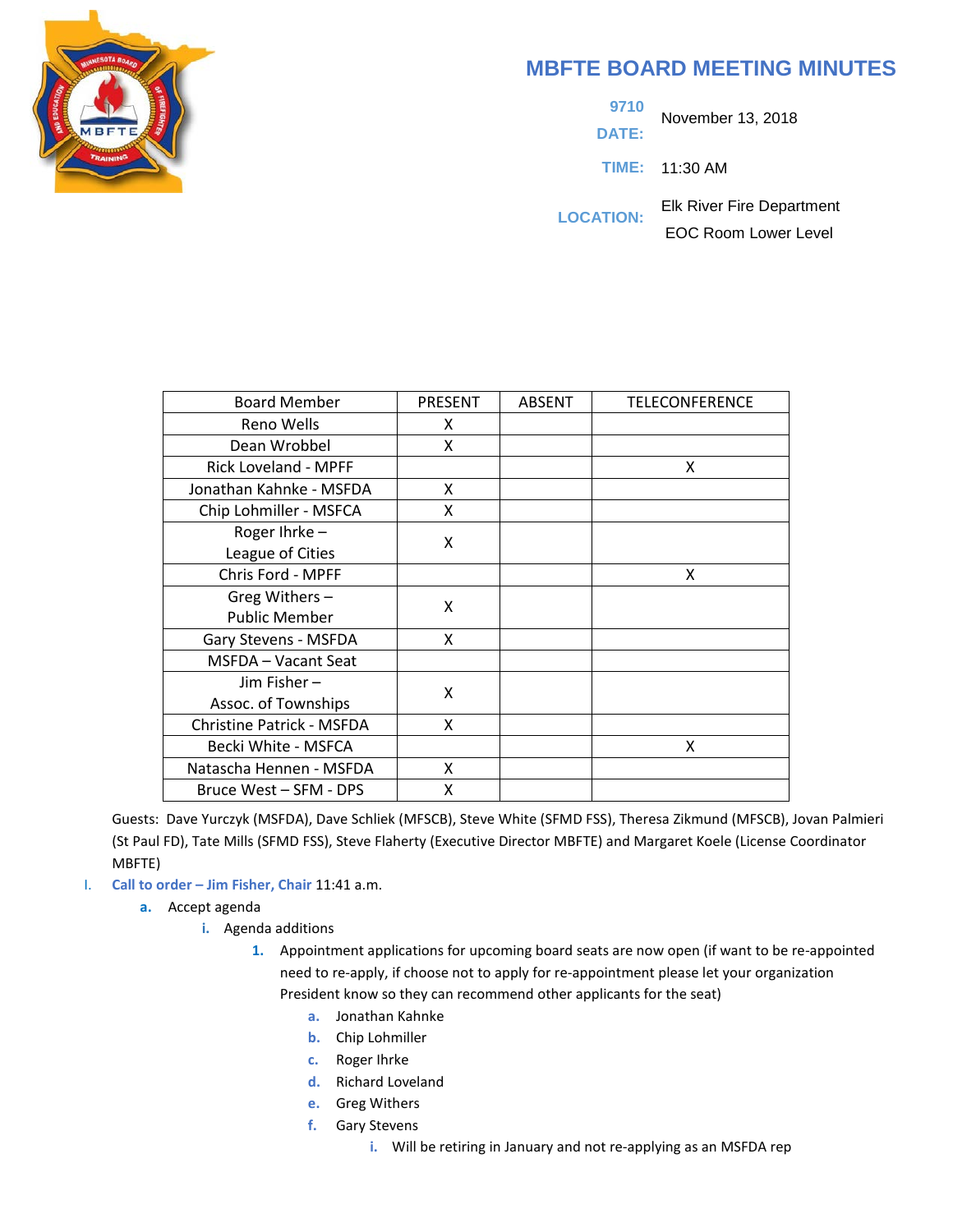#### **2.** Agenda accepted with additions

# **II. Approval of minutes from August, 2018**

- **a.** Minutes approved with additional corrections made for clarification in two sections
- **III. Reports**
	- **a.** Treasurer, Becki White
		- **i.** Commented that the finances look in order and referred to Steve Flaherty, Executive Director
		- **ii.** Steve Flaherty, Executive Director commented that the board will need to address the need to increase the license budget to sustain that account
			- 1. License revenue is only triennial and so we have issues that third year
				- a. Marshal West commented he believes the license budget continues to carry over year to year
				- b. Roger Ihrke asked if we need to increase license fees to sustain
					- i. Marshal West commented that would need to be addressed in statute
				- c. Natascha Hennen suggested Larry Freund be at our February meeting to discuss the long term budget
					- i. Marshal West and Steve Flaherty will meet with Larry and get a long range plan
				- d. Reno Wells would like the information emailed out prior to the meeting so the board could have questions ready for the meeting
		- **iii.** FSA balance, Marshal West
			- **1.** \$4,391,334 through October
			- **2.** Fireworks in FY18 was approximately \$30,000
	- **b.** Executive Director, Steve Flaherty
		- **i.** 145 departments have submitted for reimbursements to date
		- **ii.** Sourcewell providing \$167 per firefighter for their region 5 on top of our \$205 per firefighter amount
		- **iii.** Live burn program had 116 budgeted, 28 have been reimbursed and approximately 30 on waiting list in this fiscal year
		- **iv.** Fire Instructor I & II had 407 seats budgeted have all been spoken for throughout the state
		- **v.** Basic Firefighter Training funding change from our NFPA1001 program
			- **1.** Getting positive feedback for the most part across the state
				- **a.** The departments understand that the board cannot pay for students that do not
					- complete the course or drop out going forward with the new process of that program
						- **i.** The costs are not paid until the course is complete and the certification is passed
			- **2.** Chip Lohmiller addressed the Training Committee regarding challenges on his business side
		- **vi.** Leadership course currently has a wait list of 30
			- 1. We are starting a course in December with another course starting in January
			- **2.** We are having issues with Camp Ripley as military takes precedence and our accommodations can be cancelled with little notice
				- **a.** Difficulty in accommodating students and instructors when these cancellations happen
				- **b.** Marshal West commented that Steve Flaherty check other options to keep things scheduled as plans
			- **3.** 14 past leadership students will be taking the L380 Fireline Leadership course at Camp Ripley
		- **vii.** Margaret Koele, Theresa Zikmund and the Fire Service Specialists have been out working throughout the state with providers and departments on the program changes

**Minnesota Board Of Firefighter Training and Education 445 Minnesota St. Ste 146 St Paul, MN 55101 (web-site) [www.mbfte.org](http://www.mbfte.org/) (email) fire-training [board@state.mn.us](mailto:board@state.mn.us) (phone) 651-201-7257 (fax) 651-215-0525**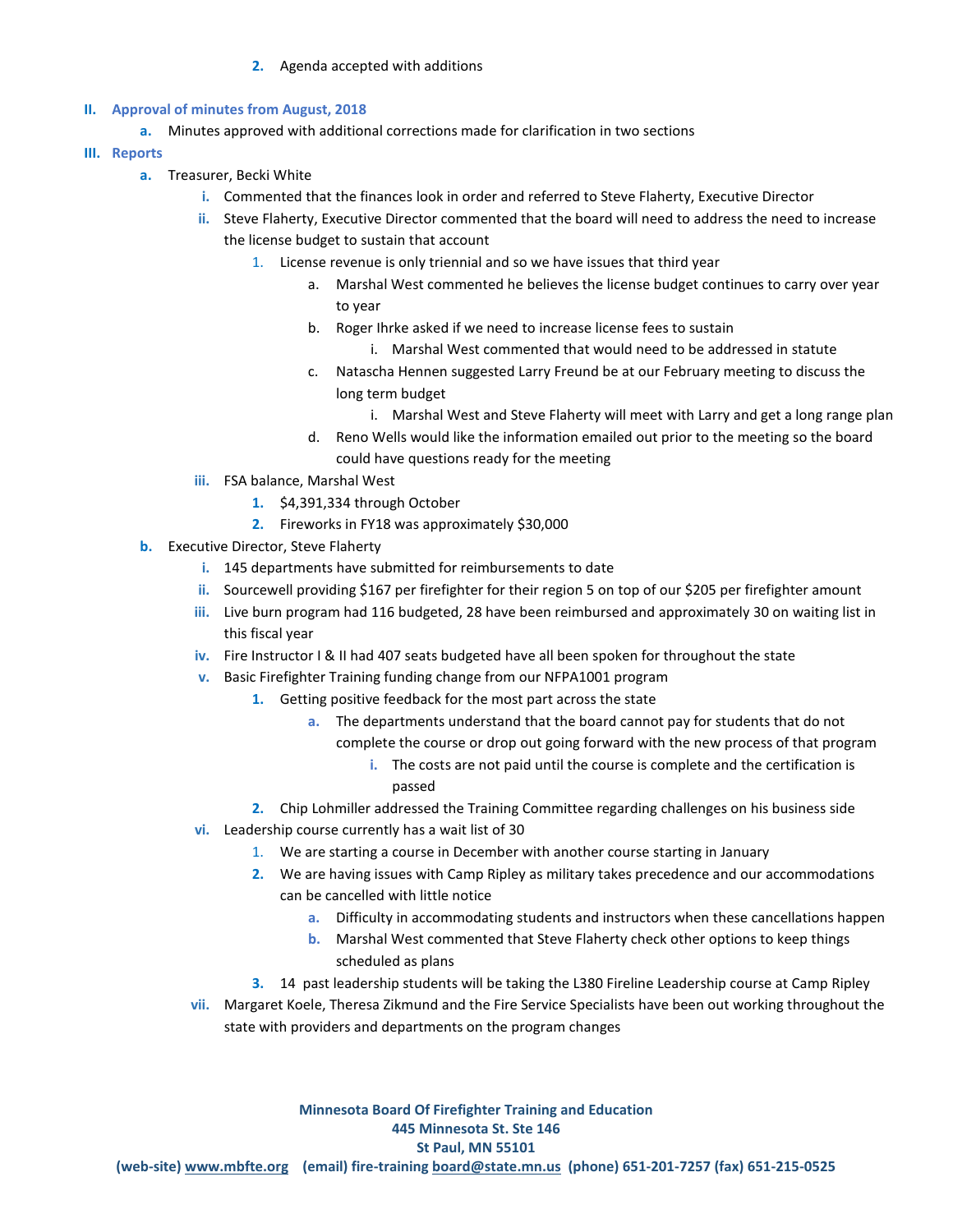- **viii.** We will be at the Association of Township Conference later this week and just finished MSFCA Conference, our booth is always very busy
- **ix.** Steve Flaherty would like to reach out and meet with board members again this year to keep the line of communication open
- **c.** Executive Committee, Chair Jim Fisher
	- **i.** Nothing to bring to the board
- **d.** Licensing/License Review/Legislative Committee, Chair Natascha Hennen
	- **i.** The committee was updated on the DNR statute wording changes for the upcoming session for Wild Land Firefighters
		- **1.** They are just specifying the exemption of licensing from our statute 299N
- **e.** Training Committee, Chair Jim Fisher
	- **i.** It was a short meeting and some discussion items will be discussed later in the agenda
- **f.** Fire Service Specialist Report, Tate Mills FSS
	- **i.** Fire Service Specialists are grateful for the addition of the 4<sup>th</sup> person on behalf of MBFTE
	- **ii.** Continuing the shared service planning grant program
	- **iii.** FSS will also be attending the Association of Township Conference for the first time
	- **iv.** Working on improving LP and vent trailer props for use around the state
	- **v.** NAFTD (North American Fire Training Directors) was hosted in MN and well attended
	- **vi.** Steve White is the new FSS and is happy to be part of the Fire Marshal Division

**g.** Marshal West commented working on hiring a Supervisor for the FSS/educators and have had 23 applicants

- **IV. Public comment**
	- **a.** Dave Schliek (MFSCB) commented that the certification board had the opportunity to tag team with MBFTE on certification verses licensure at the MN Chiefs Conference. As MBFTE and MFSCB met we agreed that it is not one verses the other, but how they work together. The presentation was shared with about 25 that certification and licensure are two options across the state of Minnesota
		- **i.** Margaret Koele, License Coordinator, clarified that licensing is not an option for full time career firefighters, as it is a mandate, that they be licensed if employed by a fire department

#### **V. Old business**

- a. RFP Draft discussion if want to continue with the RFP or not Steve Flaherty, Executive Director
	- **i.** Target Solutions was presented to the MBFTE a couple years ago based on getting online licensing across the state
		- 1. 71 Fire Departments using Target Solutions as of 11/1/18
			- a. 56 in 2017 with a loss of two due to non-engagement
		- 2. Courses completed
			- a. 45,990 in 2017
			- b. 58,000 in 2018
	- **ii.** The Training Committee discussed moving forward with the RFP based on the outcome of a meeting with MNIT by Steve Flaherty and Marshal West
		- 1. MNIT (Minnesota Information Technology) would help draft the RFP with more specifics and timelines for clarity in what MBFTE expectations are (hope to have back by the end of the week)
		- 2. When the RFP is completed then it will give the board an idea of costs
			- a. Would need to be included in the operational costs to be able to keep it an annual budget item if the board chooses to move forward with this program
			- b. Marshal West commented that the RFP is not a commitment it is just giving an idea what is out there by a third party vendor and the costs involved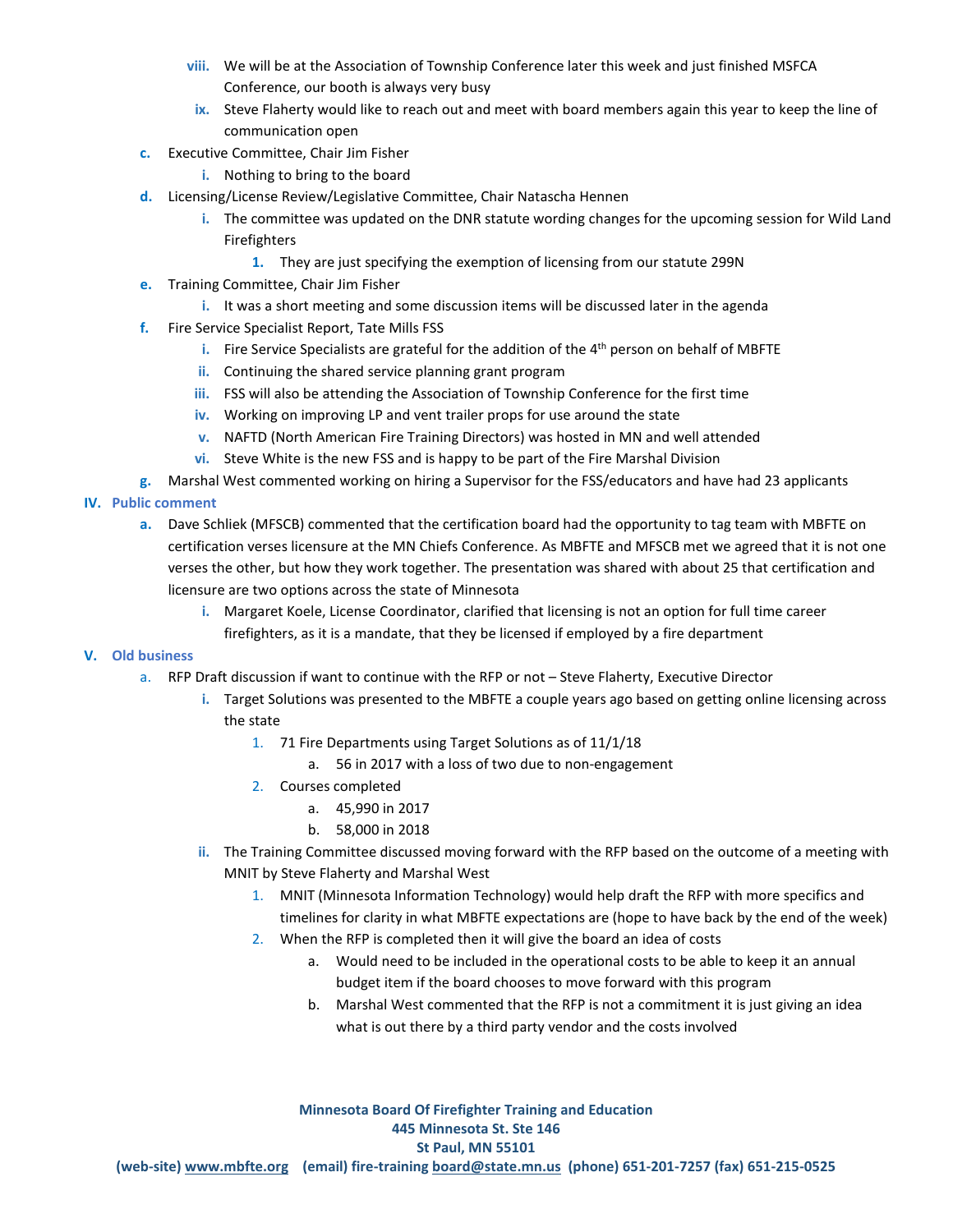## **John Kahnke made a motion to move forward with the RFP, Natascha Hennen second the motion. Motion carried.**

- **b.** Appointments to the Board
	- **i.** Association of Townships Reno Wells
		- **1.** Represents District 11 and is with Hackensack Fire Department/EMT
		- **2.** Went through Leadership at Camp Ripley
		- **3.** All Hackensack firefighters all certified from using MBFTE funding
	- **ii.** League of Cities Dean Wrobbel
		- **1.** Has returned back to the board and is still St Cloud Fire Department Fire Chief
		- **2.** 30 years in the fire service
		- **3.** Believe in MBFTE mission/vision
	- **iii.** MSFDA Christi Patrick
		- **1.** Reappointed back to her seat
	- **iv.** MSFDA (Open)
		- **1.** Bobby Falcon is the recommendation from the MSFDA and we are waiting for appointment to be made by the Governor Office

## **VI. New business**

- a. MBFTE logo to go on the SCBA Confidence Prop Trailer Steve Flaherty, Executive Director
	- **i.** Training provider wanted to have MBFTE logo on a prop trailer at no cost
	- **ii.** Training Committee decided not to go ahead with a logo on the trailer after discussion regarding issues that could arise with a negative impact, validation of endorsement once add logo to equipment, and also deciding who can use the logo once you put it out there

**Greg Withers motioned to not have the MBFTE logo on any prop trailers in regards to the Training Committee recommendation, Rick Loveland & Chip Lohmiller second the motion, motion carried** 

**iii.** Margaret Koele, License Coordinator, commented on an info graph that Theresa Zikmund of MFSCB and herself had put together on the process of the link between licensure and certification in Minnesota

VII. Gary Stevens asked with putting a time line such as 3 years on the basic firefighter training program splitting up the program and how much are we losing in funding with recruitment retention through this program

- a. Steve Flaherty commented that we are in the process of the audit from the last few years and we should have some figures by the February meeting
- b. Steve Flaherty commented that we can report on who did not complete the course, but we do not have reporting on retaining the students through departments once trained as we do not have a system to track that
- c. John Kahnke commented that we are taxing the firefighters in the outstate areas to try to get the program done right away and it is a good idea that we offered the splitting up of the program
- d. Margaret Koele commented we are auditing from 2014 to current and it is not all dropped students. The audit is finding students that did not complete the course or certification requirements, as well as those providers or MFSCB that pre-billed and were reimbursed for those students
	- **i.** Margaret Koele added that MBFTE is being fiscally responsible with the funding by waiting for the students to complete the course and pass certification before reimbursement is made
	- **ii.** Margaret Koele commented to Gary Stevens concern about splitting the NFPA1001 program is a benefit as when she is going around the state the rural departments are grateful at the option to do one course in one fiscal year and then come back to complete the FFII the next fiscal year. The splitting helps accommodate the busy lives of the POC/Part time/volunteer firefighters that work other jobs, in the fields whatever so the burden of training is not so much pressure on them.
	- **iii.** Also departments can submit for reimbursement under their department awards verses the basic fire training funding